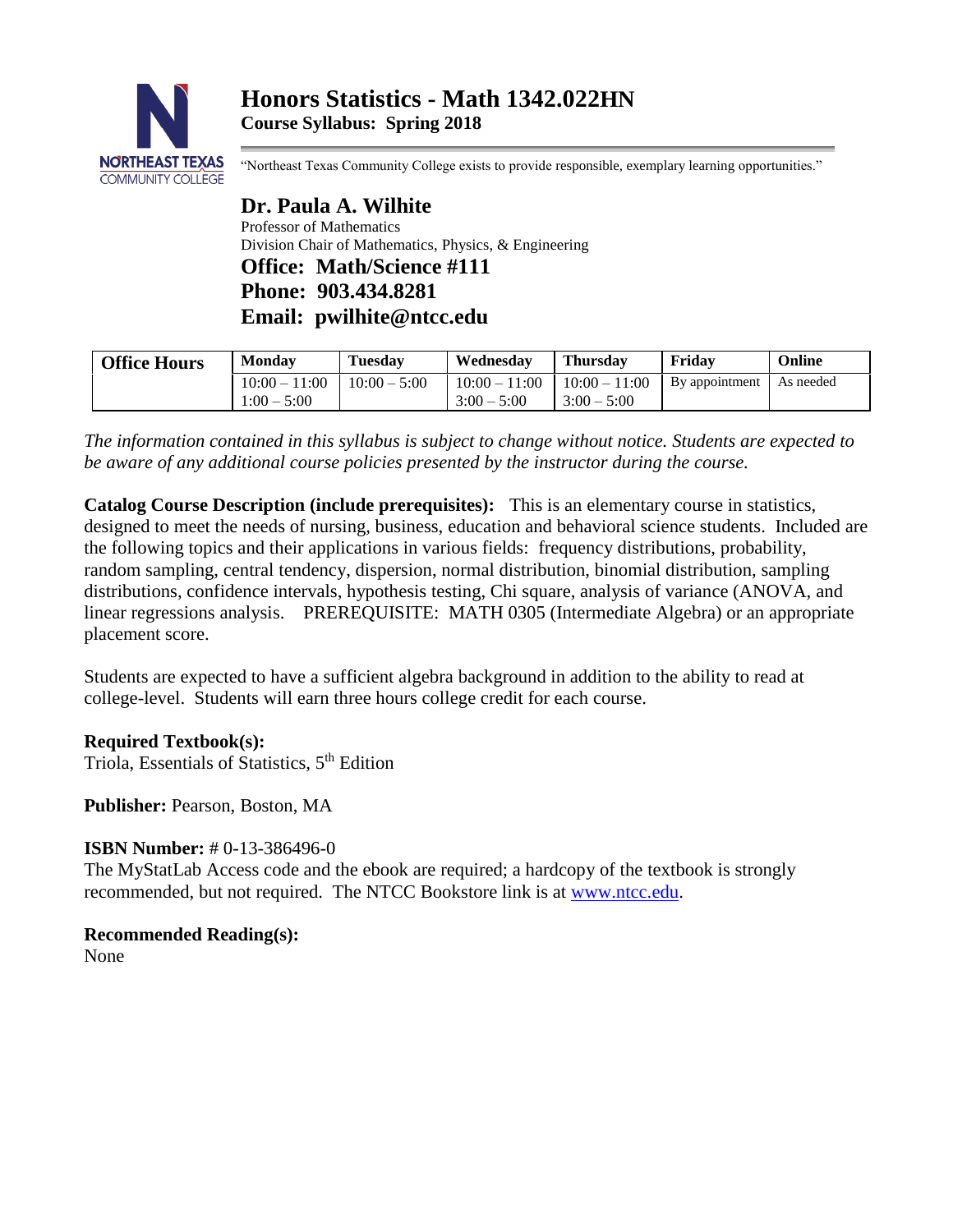# **Student Learning Outcomes:**

Upon successful completion of this course, students will

- 1342.1 Demonstrate an understanding of descriptive statistics.
- 1342.2 Exhibit an understanding of the basic principles of sampling.
- 1342.3 Determine values using various probability distributions.
- 1342.4 Develop an ability to generalize from sample to population.
- 1342.5 Utilize various hypothesis tests including linear regression and correlation.

# **Core Curriculum Purpose and Objectives:**

Through the core curriculum, students will gain a foundation of knowledge of human cultures and the physical and natural world; develop principles of personal and social responsibility for living in a diverse world; and advance intellectual and practical skills that are essential for all learning.

Courses in the foundation area of mathematics focus on quantitative literacy in logic, patterns, and relationships. In addition, these courses involve the understanding of key mathematical concepts and the application of appropriate quantitative tools to everyday experience.

# **College Student Learning Outcomes:**

### Critical Thinking Skills

**CT.1** Students will demonstrate the ability to 1) analyze complex issues, 2) synthesize information, and 3) evaluate the logic, validity, and relevance of data.

### Communication Skills

**CS.1** Students will effectively develop, interpret and express ideas through written communication.

### Empirical and Quantitative Skills

- **EQS.1** Students will manipulate numerical data or observable facts by organizing and converting relevant information into mathematical or empirical form
- **EQS.2** Students will analyze numerical data or observable facts by processing information with correct calculations, explicit notations, and appropriate technology.
- **EQS.3** Students will draw informed conclusions from numerical data or observable facts that are accurate, complete, and relevant to the investigation.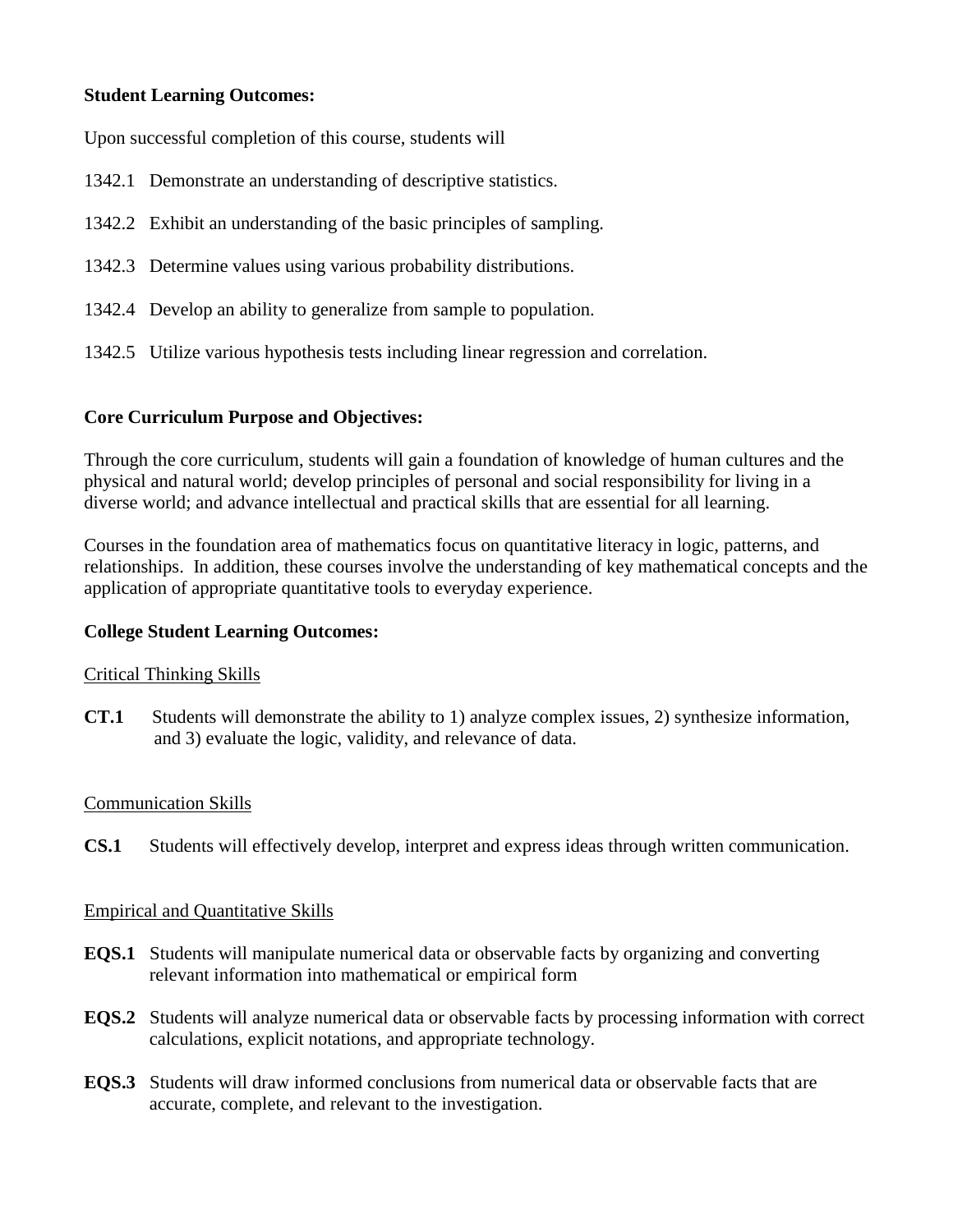### **SCANS Skills:**

N/A

## **Course Outline:**

- I. Introduction to Statistics
	- A. Statistical and Critical Thinking
		- B. Types of Data
		- C. Collecting Sample Data
- II. Summarizing and Graphing Data
	- A. Frequency Distributions
	- B. Histograms
	- C. Graph Qualities
- III. Statistics for Describing, Exploring, and Comparing Data
	- A. Measures of Center
	- B. Measures of Variation
	- C. Measures of Relative Standing and Boxplots
- IV. Probability
	- A. Basics
	- B. Addition Rule
	- C. Multiplication Rules
	- D. Counting
- V. Discrete Probability Distributions
	- A. Probability Distributions
	- B. Binomial Probability Distributions
- VI. Normal Probability Distributions
	- A. Standard Normal Distribution and Applications
	- B. Sampling Distributions and Estimators
	- C. The Central Limit Theorem
	- D. Assessing Normality
	- E. Normal as Approximation to Binomial
- VII. Estimates and Sample Sizes
	- A. Estimating a Population Proportion
	- B. Estimating a Population Mean
	- C. Estimating a Population Standard Deviation or Variance
- VIII. Hypothesis Testing
	- A. Basics of Hypothesis Testing
	- B. Testing a Claim about a Mean
- IX. Inferences from Two Samples
	- A. Two Means: Independent Samples
	- B. Two Means: Dependent Samples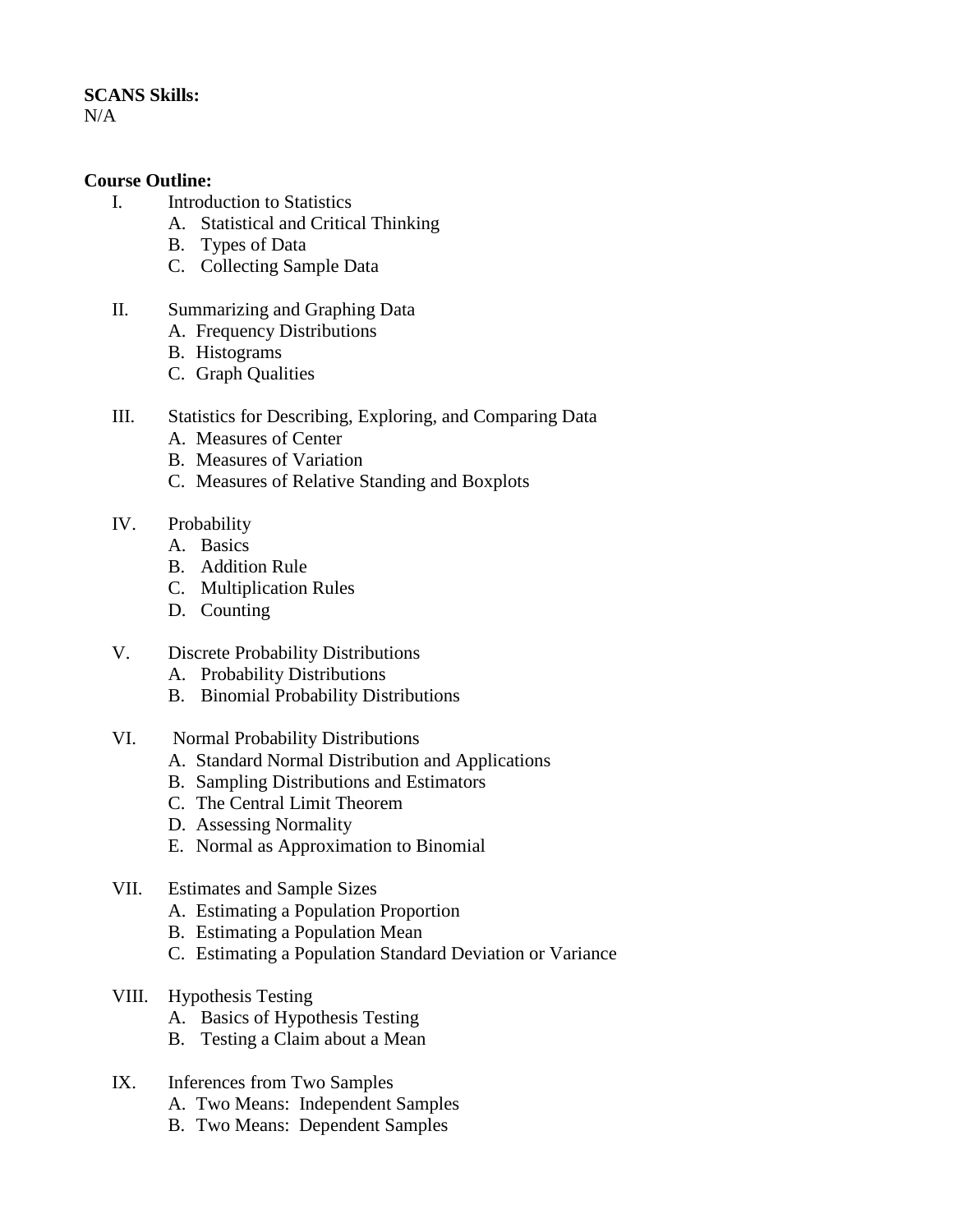- X. Correlation and Regression
	- A. Correlation
	- B. Regression
- XI. Chi-Square
	- A. Test of Independence
	- B. Test of Homogeneity

## **Evaluation/Grading Policy:**

| Assignments/Quizzes* | $20$ <sup>2</sup> |
|----------------------|-------------------|
| Exam 1               | $20$ <sup>2</sup> |
| Exam <sub>2</sub>    | $20$ <sup>2</sup> |
| Semester Project**   | $20$ <sup>2</sup> |
| Final Exam           | $20$ <sup>2</sup> |

Minimum requirements for Final Course Grade

 "A" 90% "B" 80% "C" 70% "D" 60% "F" Below 60%\*

\*Online assignments are graded homework exercises posted on the website.

\*Homework problems can be reworked up to three times.

\*The last grade earned for each homework assignment will be posted for the final grade.

\*The lowest quiz grade will be dropped and the highest quiz grade will be doubled.

\*There are no make-up assignments or quizzes. Limited extra credit can be earned in selected assignments.

\*\*The semester research project evaluation is based on 1) data collection and report, 2) statistical analysis, 3) written presentation of findings, and 4) oral presentation and discussion of overall project.

# **Other Course Requirements**

A graphing calculator is required for this course.

# **Student Responsibilities/Expectations:**

Regular and punctual attendance at all scheduled classes is expected. Attendance is necessary for successful completion of course work. There is no make-up on in-class quizzes and MyMathLab assignments.

# **NTCC Academic Honesty Statement:**

"Students are expected to complete course work in an honest manner, using their intellects and resources designated as allowable by the course instructor. Students are responsible for addressing questions about allowable resources with the course instructor. NTCC upholds the highest standards of academic integrity. This course will follow the NTCC Academic Honesty policy stated in the Student Handbook."